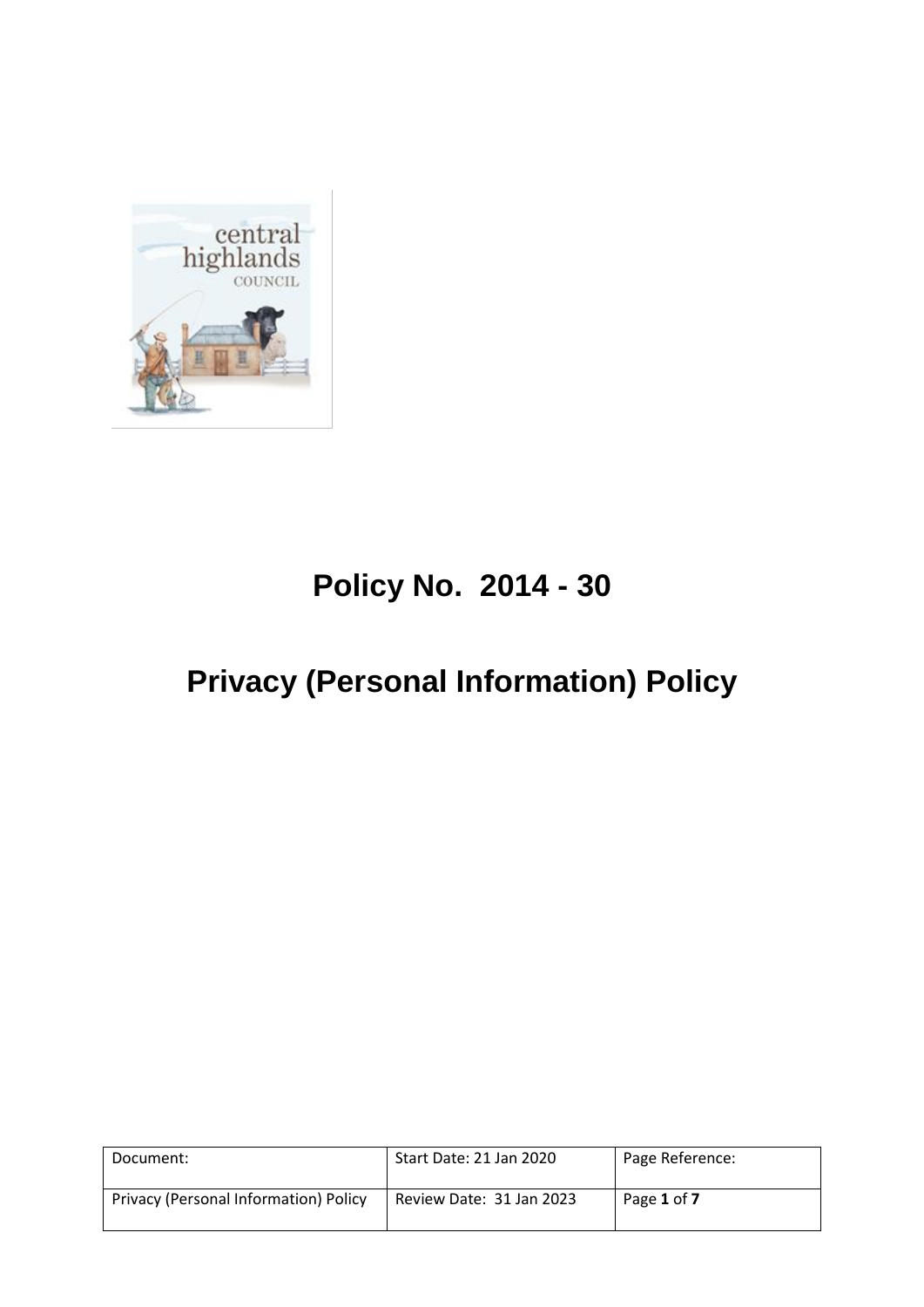## **1. Introduction**

The functions of the Central Highlands Council (Council) are many and varied as provided under the *Local Government Act 1993* and other legislation and regulations made thereunder as well as By-laws made by the Council from time to time.

The Council collects, retains, stores and uses personal information where it is necessary for one or more Council functions and activities.

Under the *Personal Information Protection Act 2004* (the Act), the Council is the custodian of that information and the collection, use and disclosure of information which is to be used by the Council as governed by the Act.

The type of personal information collected by the Council includes names, addresses and telephone numbers, together with any specific information about a person that may be required for the purpose of discharging our functions across the organisation.

The Council is committed to upholding the right to privacy of all individuals who have dealings with the Council and endeavours to ensure that the personal information we hold is accurate, complete and up to date. Where practicable, we will check on the accuracy of your personal information before we use it.

## **2. Purpose**

The Personal Information Protection Act 2004 (the Act) was introduced to protect the individual's right to personal privacy.

Council is committed to the Personal Information Protection Principles included in the Act. This policy explains the principles and how they may apply.

## **3. Scope**

This policy applies to Councillors, officers and agents of Council, and covers all personal information held by Council, including:

- Information Council has collected directly from individuals, as well as information collected from third parties.
- All information collected regardless of format and media, e.g. correspondence, forms (paper and electronic), in person, over the telephone or via Council websites.

| Document:                             | Start Date: 21 Jan 2020  | Page Reference: |
|---------------------------------------|--------------------------|-----------------|
| Privacy (Personal Information) Policy | Review Date: 31 Jan 2023 | Page 2 of 7     |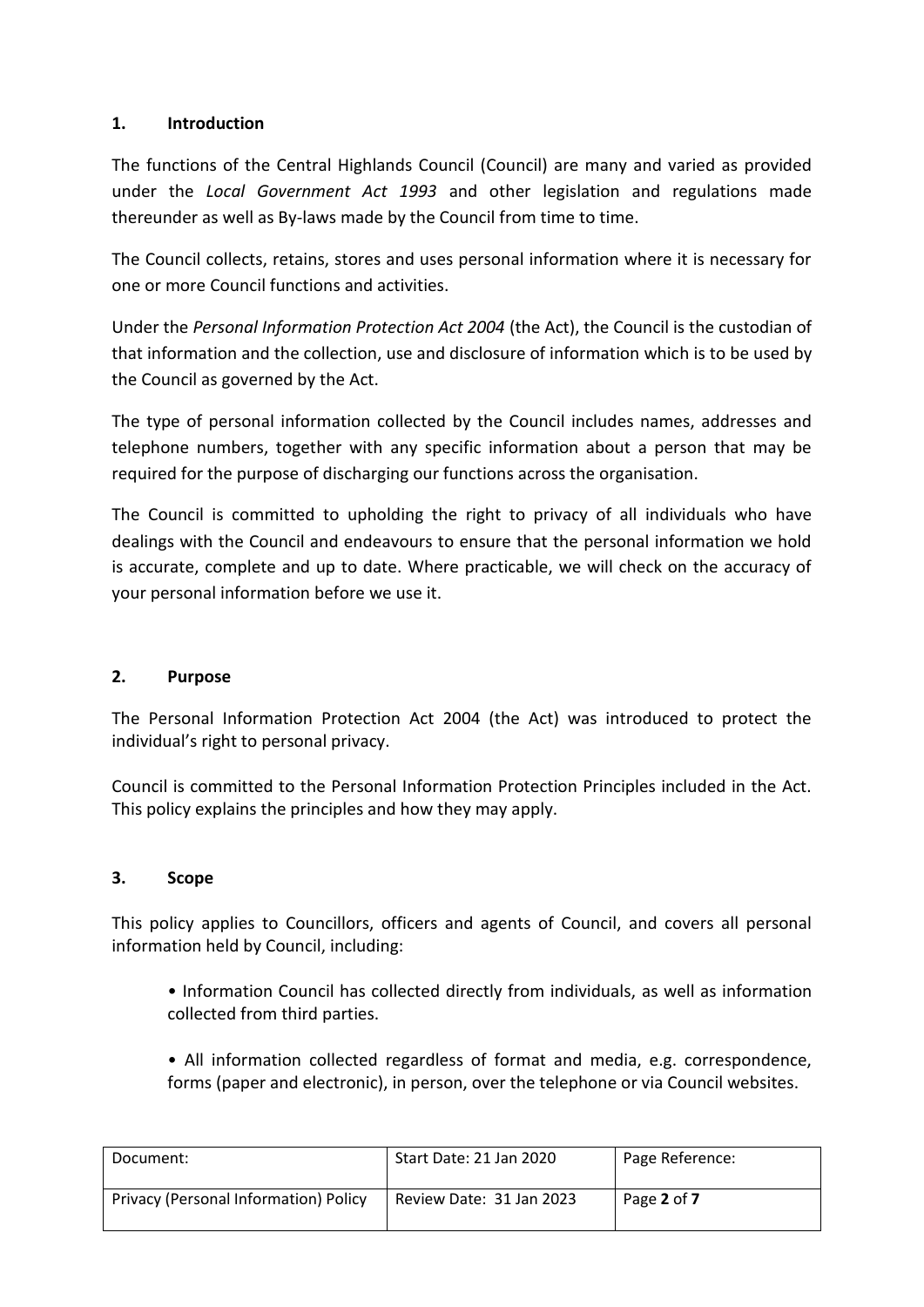## **4. Definitions**

**Personal information** is information that can be used to identify an individual, such as name, address and date of birth.

**Sensitive information** includes any information about a person's racial or ethnic origin, political opinion, membership of a political association, religious beliefs or affiliation, philosophical beliefs, membership of a professional trade association, membership of a trade union, sexual preference or practice, criminal record or health information.

## **5. Associated Policies, Procedures, Legislation, Codes of Practice, Guidelines and Best Practice Models.**

This policy should be read in conjunction with applicable, appropriate and associated policies, procedures, legislation, codes of practice, guidelines and best practice models. These include, but are not limited to:

- Personal Information Protection Act
- Local Government Act
- Code of Conduct Policies
- Employee Handbook
- Staff Induction Procedures
- Duty Statements/ Job Descriptions
- Pre-employment Screening Practices
- 2013-18 Employee Recruitment & Selection Policy
- Right to Information Act
- Public Interest Disclosure Act
- Customer Service Charter

#### **6. Principles**

#### **6.1 Principle 1 Collection**

- Council will only collect personal information when it is necessary for its functions or activities.
- Council will collect personal information directly from an individual wherever it is reasonable and practicable to do so.
- Council will collect personal information only by lawful and fair means and not in an unreasonably intrusive way.

| Document:                             | Start Date: 21 Jan 2020  | Page Reference: |
|---------------------------------------|--------------------------|-----------------|
| Privacy (Personal Information) Policy | Review Date: 31 Jan 2023 | Page 3 of 7     |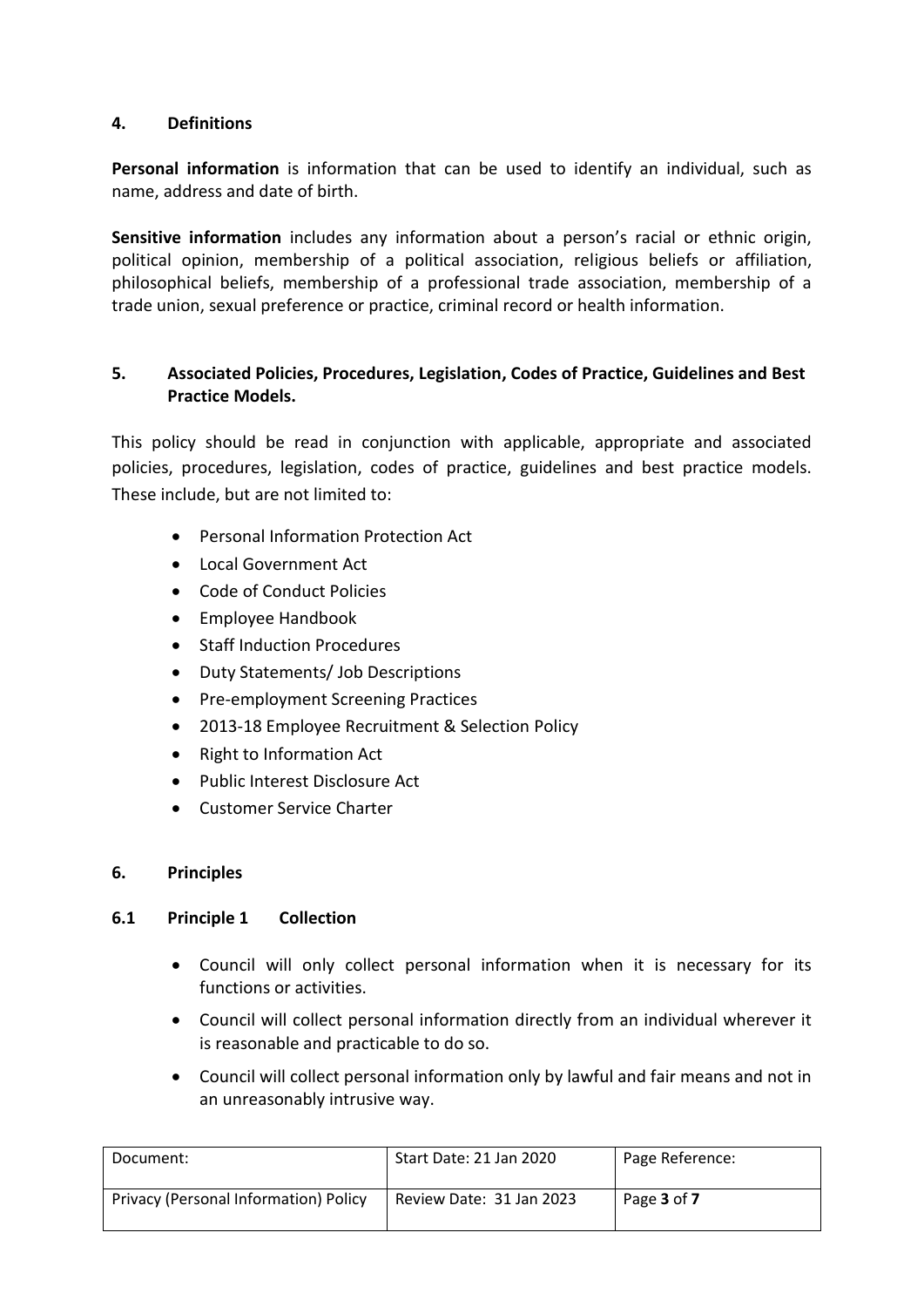- In some instances, Council will be required by law to collect personal information.
- Council will only collect sensitive information where an individual has consented or as permitted under the Act.
- Before, during, or as soon as practicable after collection of personal information, Council will take reasonable steps to ensure that the individual is aware of:
	- $\circ$  Council's identity and how to contact it;
	- o Their right to access the information;
	- o The purpose for which the information is collected;
	- o The intended recipients of the information;
	- o Any law that requires the information to be collected;
	- o The main consequences (if any) if all or part of the information is not provided.
- If Council collects personal information about an individual from a third party, it will take reasonable steps to make sure that the person is aware of the matters referred to above, unless doing so would pose a serious threat to the life, safety, health or welfare of any individual, or, would prejudice the carrying out of an investigation.

#### **6.2 Principle 2 Use and disclosure**

- Council will only use personal information within Council, or disclose it outside Council,
	- o To contact an individual in order to provide services requested by that person, e.g. obtaining a permit.
	- o To contact an individual in order to resolve issues relating to Council services or functions, that the person has brought to our attention, e.g. where they have reported a matter to be resolved by Council such as a fallen tree branch.
	- $\circ$  It may be used to contact an individual before a Council meeting to confirm their attendance and to advise them of any changes to the meeting details where they have made an application to speak or ask a question.
	- $\circ$  To supply an individual with material concerning Council initiatives and programs.
- Document: Start Date: 21 Jan 2020 Page Reference: Privacy (Personal Information) Policy Review Date: 31 Jan 2023 Page **4** of **7**
- o To contact an individual in relation to their property.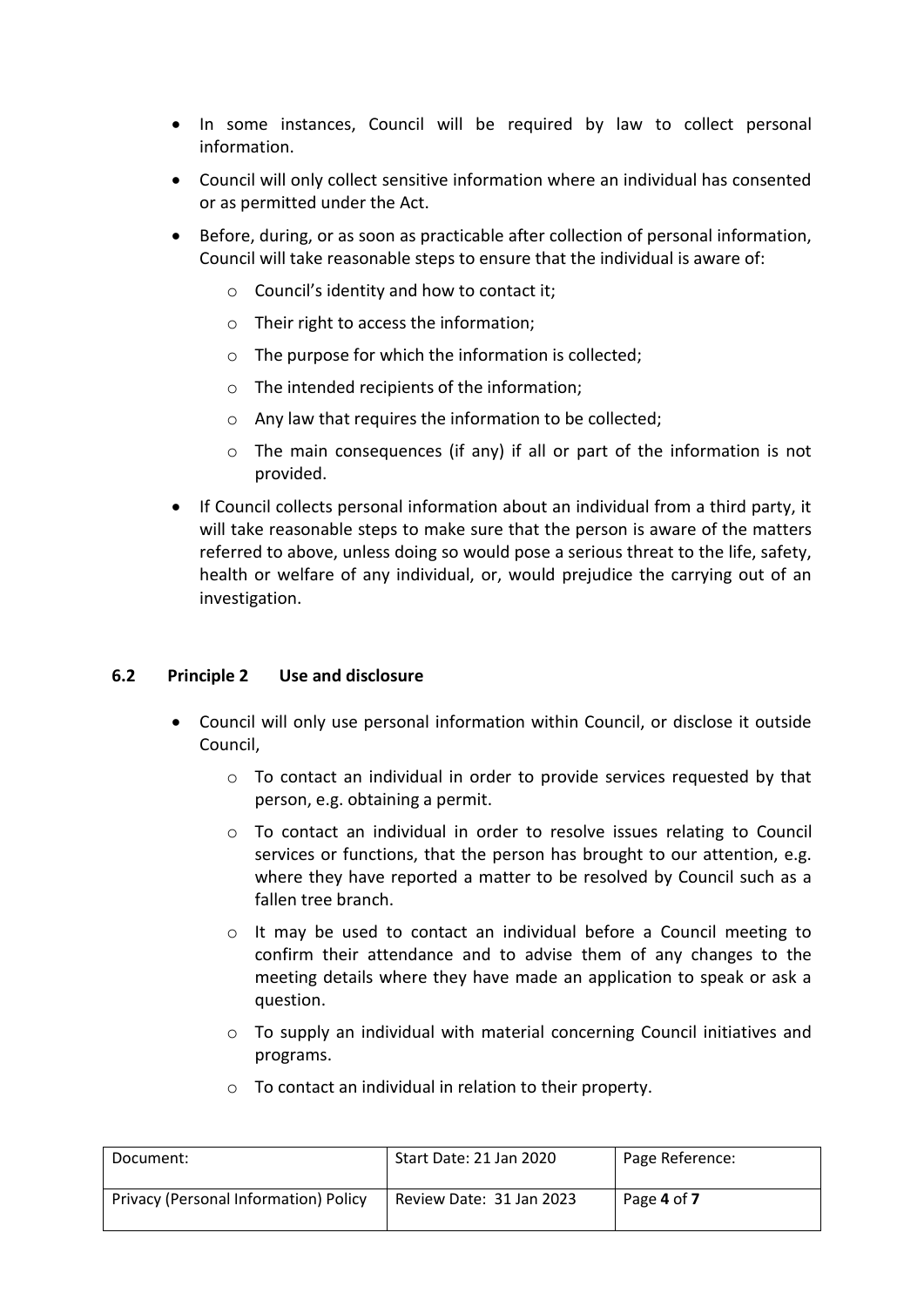- o To facilitate the collection of Council fees and charges, e.g. we will use a person's name and address details to forward rate notices.
- o To enable payment for Council-provided goods and services, e.g. we may collect an individual's credit card and bank account details when they make a payment for goods and services.
- $\circ$  To enable Council to undertake its law enforcement functions, e.g. Council collects information about an individual from various Road Traffic Authorities to process Parking Infringement Notices.
- o To update an individual's name and address details and verify information.
- o To check occupancy for ratings purposes.
- o To contact an individual in case of an emergency.
- In some circumstances, Council needs to disclose a person's information to other organisations. Examples of situations where disclosure may occur include:
	- o Personal Information collected in relation to an individual's property may be forwarded to the Valuer-General and the Australian Bureau of Statistics, the Director of Building Control and the Training Levy Board in accordance with various legislative requirements.
	- $\circ$  Personal Information included on a subdivision or development application may be forwarded to other State Government agencies in accordance with legislative requirements and made available to the public.
	- o Pensioner Applications for Rates Remission may be forwarded to Centrelink, the Department of Treasury, the Department of Veterans' Affairs and Housing Tasmania.
	- o Information relating to financial requests, for example a direct debit, may be forwarded to our bank.
	- $\circ$  If a workplace incident or other incident or accident occurs, information may be forwarded to our Workers Compensation, public liability or professional indemnity insurers.
	- o If an individual does not pay their rates, Council may forward their information to the courts and a debt collector may be appointed.
	- o If infringement notices are not paid, Council may forward an individual's information to the courts, solicitor or the Monetary Penalties Enforcement Unit.
	- $\circ$  If an individual applies to work in an area of Council that involves working with children or youths whether as an employee or as a volunteer, a report may be requested from Tasmania Police Education for safety screening purposes.

| Document:                             | Start Date: 21 Jan 2020  | Page Reference: |
|---------------------------------------|--------------------------|-----------------|
| Privacy (Personal Information) Policy | Review Date: 31 Jan 2023 | Page 5 of 7     |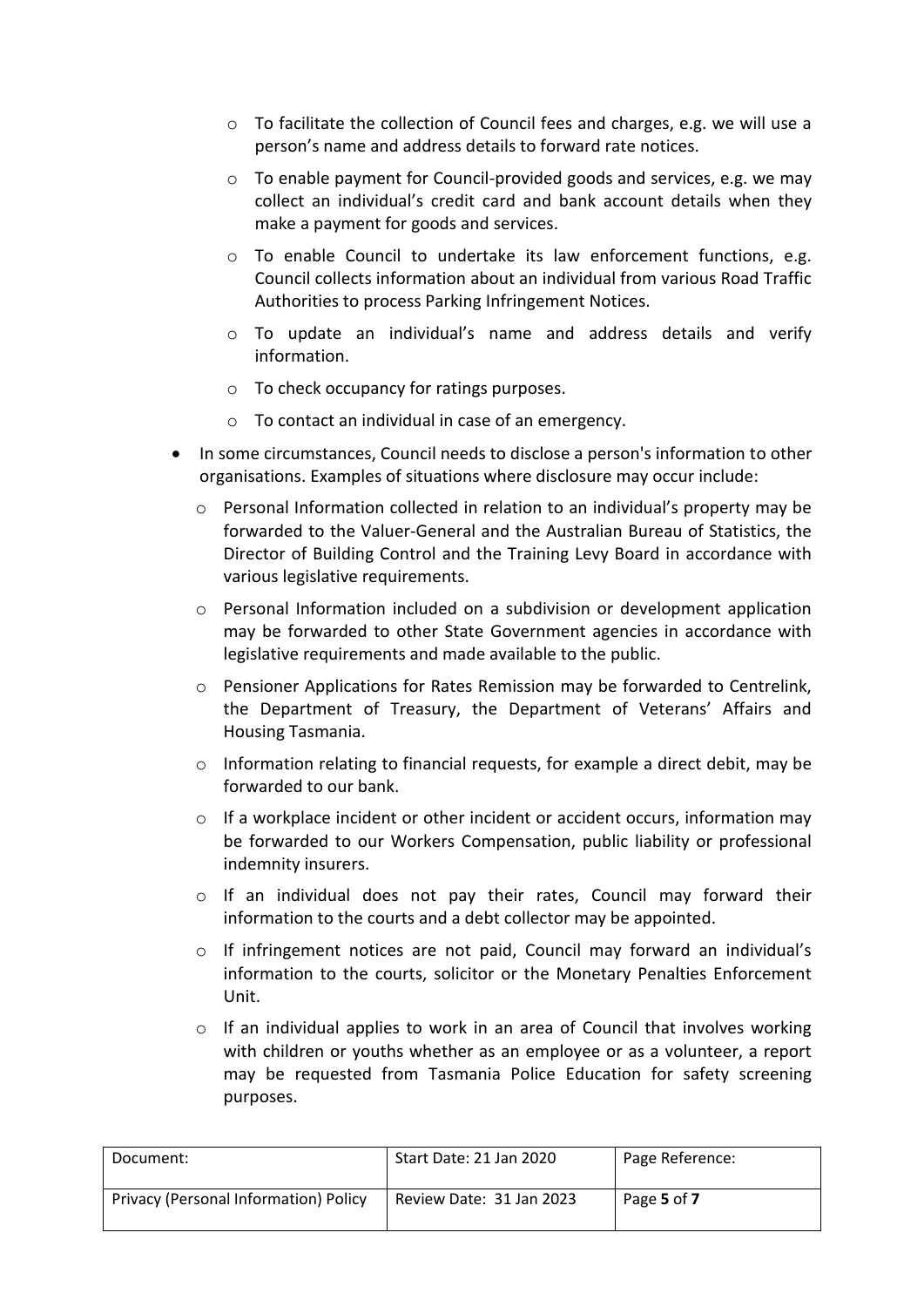o In order to properly assess an individual's development, building or subdivision application, Council may seek the advice of other agencies and, in doing so, will provide details of the application, including any personal information included on the application to that agency. Examples of these agencies include Department of Primary Industry, Parks, Water and Environment, Department of State growth and the Tasmanian Fire Service.

## **6.3 Principle 3 Data quality**

- Council will take reasonable steps to make sure that the personal information it collects, uses or discloses is accurate, complete and up-to-date.
- An individual may update the personal information they have supplied to Council. Details on how to do so are outlined under Privacy Principle 6.

#### **6.4 Principle 4 Data Security**

- Council will ensure that all employees are aware of the provisions of the Local Government Act in relation to the improper use of information.
- Council will take all necessary steps to make sure that personal information is stored safely and securely. Technological and operational procedures are in place to protect personal information from misuse and loss.
- Council will dispose of personal information where it is no longer necessary to fulfil the purposes for which it was collected, or as required by the Archive Act or other legislation.

#### **6.5 Principle 5 Openness**

- Council will make this policy available upon request.
- On request by an individual, Council will take reasonable steps to let the person know, generally, what sort of personal information it holds, collects, for what purposes, and how it collects, holds, uses and discloses that information.

## **6.6 Principle 6 Access and Correction**

 Should an individual wish to access their personal information, they may contact Council on 03 6286 3202. Access will be provided except in the circumstances outlined by The Act, for example, where the information relates to legal proceedings of where the Right to Information Act applies.

| Document:                             | Start Date: 21 Jan 2020  | Page Reference: |
|---------------------------------------|--------------------------|-----------------|
| Privacy (Personal Information) Policy | Review Date: 31 Jan 2023 | Page 6 of 7     |